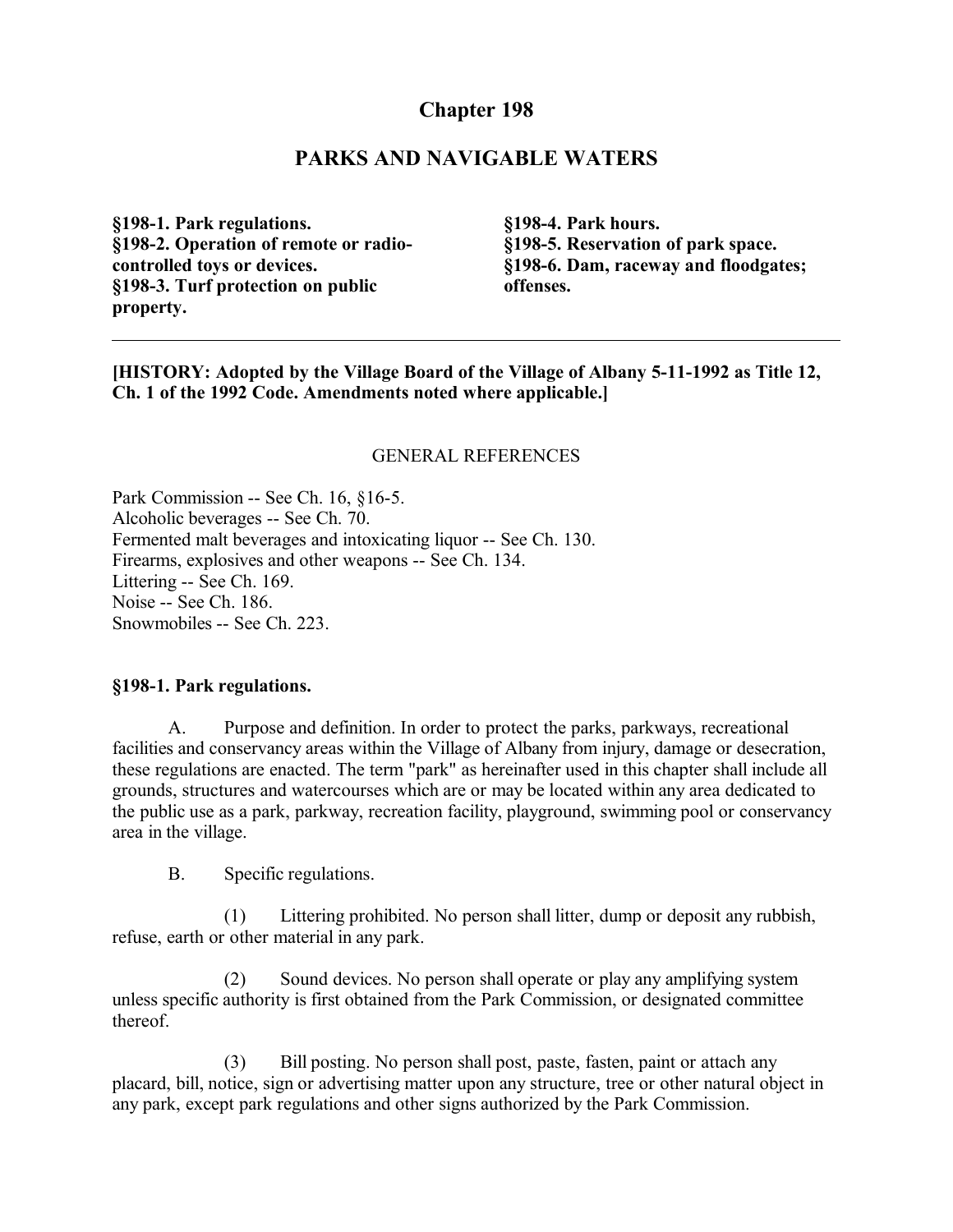(4) Throwing stones and missiles prohibited. No person shall throw stones or other missiles in or into any park.

(5) Removal of park equipment prohibited. No person shall remove benches, seats, tables or other park equipment from any park without permission from the village office.<sup>[1](#page-1-0)</sup>

(6) Trapping. "Trapping," when used in this section, includes the taking or the attempting to take any wild animal by means of setting or operating any device, mechanism or contraption that is designated, built or made to close upon, hold fast or otherwise capture a wild animal or animals; live traps on a person's property are excluded. The trapping of wild animals is hereby prohibited in village parks.

(7) Making of fires.[2](#page-1-1) No person shall start, tend or maintain a fire except in personal grills or designated fireplaces. Personal grills shall be used only in designated picnic areas. The use of personal grills is permitted, provided that lawns and vegetation are not endangered. Unburned fuel and ashes shall be disposed of in such a manner as to prevent fire or damage to any park property.

(8) Protection of park property.

(a) No person shall kill, injure or disturb or attempt to injure or disturb waterfowl, birds or animals, wild or domestic, within any park, except as permitted by this chapter. No person shall climb any tree or remove flowers or fruit, wild or cultivated, or break, cut down, trample upon, remove or in any manner injure, deface, write upon or ill-use any tree, shrub, flower, flower bed, turf, soil, sand, fountain, ornament, building, structure, apparatus, bench, table, official notice, sign or other property within any park.

(b) No person shall destroy, injure or cut down any tree or shrub within any park in the village without first having obtained a wood-cutting permit from the Village Clerk-Treasurer. No person shall deface, by throwing stones, pebbles or other debris in any of the toilets, bubblers or other sanitary activities located in any village park; or to deface by drawing with crayon, chalk or anything else on any of the buildings or equipment at any village park; or to deface the equipment by means of a sharp instrument.

(9) Motorized vehicles. Except for authorized maintenance vehicles, no person shall operate an unlicensed or licensed motorized vehicle outside of areas specifically designated as parking areas or areas where the operation of such vehicles is specifically permitted. Motor vehicles are restricted to the roads and drives and parking areas. No motor vehicles of any nature may be used on the seeded areas except vehicles which have Village Board authorization for shows, rides or exhibits and then only for the purpose of loading and unloading.

(10) Snowmobiles. No person shall operate a snowmobile in a village park except in designated areas. Snowmobiles shall only be operated on designated trails.

(11) Speed limit. No person shall operate any vehicle in a village park in excess of 10 miles per hour unless otherwise posted.

(12) Glass beverage bottles are discouraged in any village park.<sup>[3](#page-1-2)</sup>

<span id="page-1-1"></span><span id="page-1-0"></span><sup>&</sup>lt;sup>1</sup> Editor's Note: Amended at time of adoption of Code (see Ch. 1, General Provisions, Art. I). <sup>2</sup>Editor's Note: See also Ch. 33, Fire Department, §33-9, Open burning.

<span id="page-1-2"></span><sup>3</sup>Editor's Note: Amended at time of adoption of Code (see Ch. 1, General Provisions, Art. I).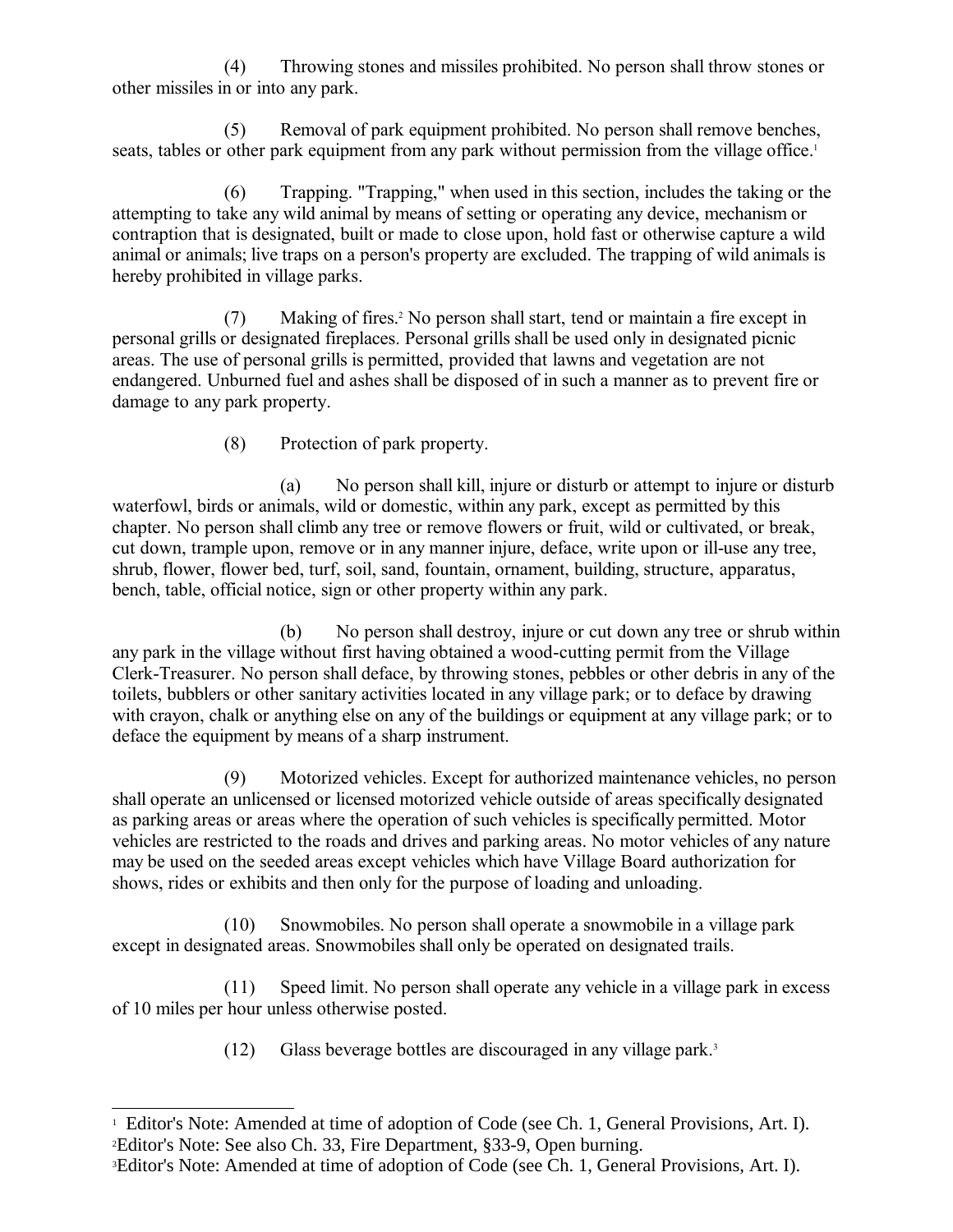(13) Reckless driving in parks prohibited. No person shall operate a motor vehicle in a reckless manner in any of the public parks of the village.

(14) Parking in parks. No person shall park any motor vehicle in any park in the village except in a designated parking area.

(15) Horse and carriages. No person shall ride a horse or drive a horse-driven vehicle in any park, except on roads or designated bridle paths, except when approval of the Park Commission is first obtained. It shall be unlawful for any person to ride a horse or drive a horsedriven vehicle in a careless, negligent or reckless manner which may endanger the safety and wellbeing of others. Horseback riding shall be allowed only during the daylight hours. No person shall ride a horse which cannot be held under such control that it may be easily turned or stopped. Horses shall not be left unbridled or unattended.

(16) Removing tree protectors. No person shall remove any device for the protection of trees or shrubs.

(17) Golfing and sporting activities. No golfing or practicing golf in village parks or recreation areas shall be allowed except with the use of a whiffle ball. All sporting activities must be held in areas so designated for that purpose.

(18) Arrows. No person shall use or shoot any bow and arrow in any village park, except in authorized areas.

(19) Fees and charges. The Park Commission shall have the authority to establish such fees as deemed necessary for use of any park facility, shelter or land area. It shall be unlawful to use such areas without payment of such fee or charge when required.

(20) Pets.

(a) Pets, including animals of any species, shall not be permitted to run at large in any village parks, except village-approved events.

(b) No pets of any kind will be allowed in the Acpard Ball Park in the Village of Albany. Dogs used in connection with disabilities are the exception. [Added 7-12-1993 by Ord. No. 02-93.]

(21) Firearms; hunting. Possessing or discharging of any airgun, slingshot, explosive, firearm or weapon of any kind is prohibited in all village parks.

(22) Fish cleaning. Cleaning of fish in shelters, toilet facilities or picnic areas is prohibited in all village parks.

(23) Controlled substances. Possessing, using or dispensing of a controlled substance in violation of the Uniform Controlled Substances Act<sup>[4](#page-2-0)</sup> is prohibited in all village parks.

(24) Vendors restricted. No person shall sell, vend or give away any article of merchandise whatever without a written permit from the Village Board.

## **§198-2. Operation of remote or radio-controlled toys or devices.**[5](#page-2-1)

<span id="page-2-0"></span><sup>4</sup>Editor's Note: See W.S.A. ch. 961.

<span id="page-2-1"></span>5Editor's Note: Amended at time of adoption of Code (see Ch. 1, General Provisions, Art. I).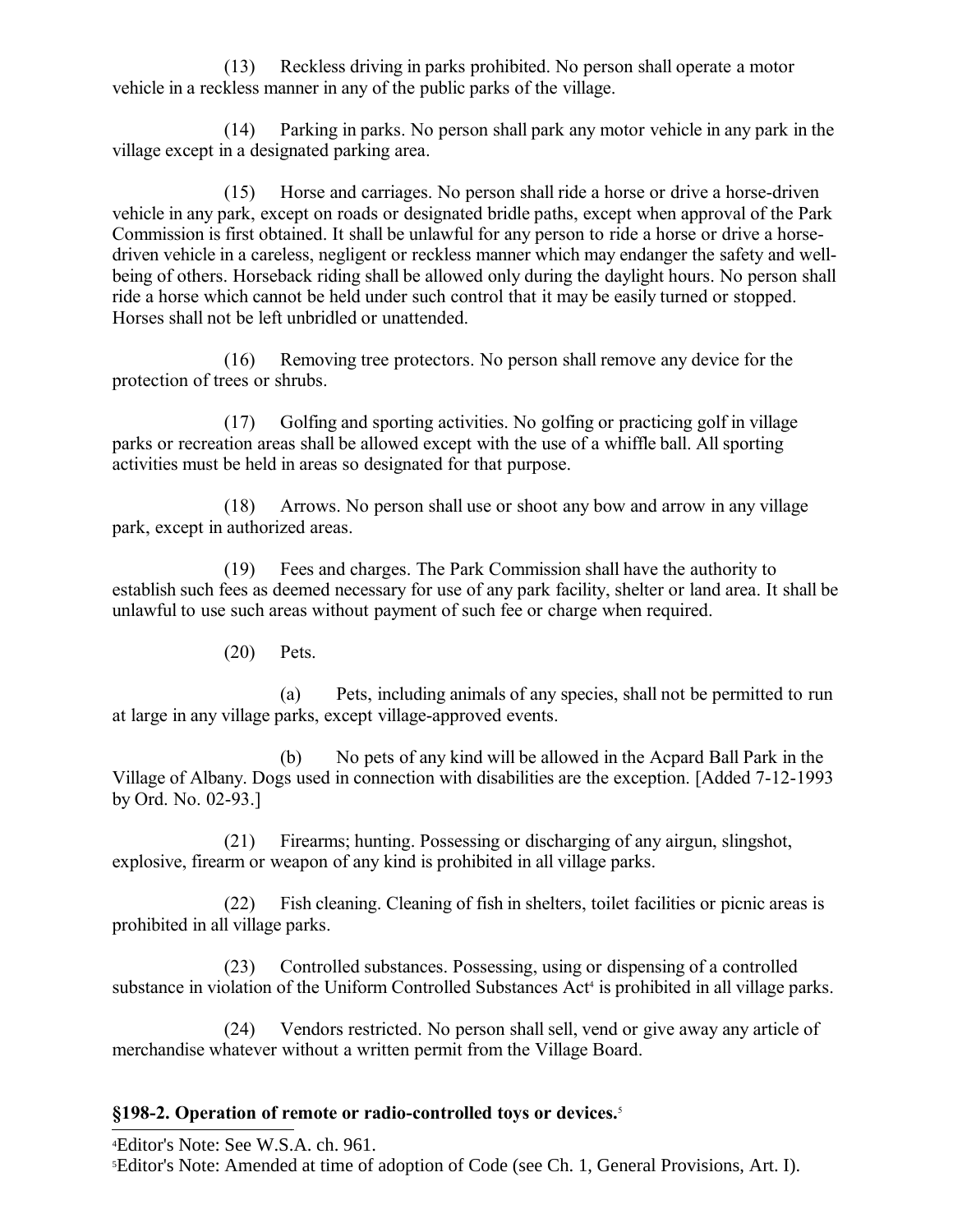It shall be unlawful for any person to fly, operate or make use of any remote or radio-controlled model airplane, helicopter, vehicle or any other such device in, over or upon any street, or other public or private property except in areas specifically designated and posted for such purpose and with the consent of the property owner or lessee of the property. Park areas not in use for other activities may be used.

### **§198-3. Turf protection on public property.**

 Except as authorized by the Park Commission, no person shall dig into the turf of any villageowned park or recreational property for any purposes whatsoever or remove any trees or flowers. Absent authorization by the Park Commission, the use of metal detectors and digging for buried objects on village parks or recreational property is prohibited.

### **§198-4. Park hours.**

A. Hours. All parks within the Village of Albany shall be closed between the following hours unless otherwise authorized by the Park Commission or Village Board; no person shall be present within any parking areas during the hours when such park shall be closed:

(1) Acpard Village Park and Ball Park, corner of Jackson and Washington Streets: 11:00 p.m. and 5:00 a.m.

(2) Tower Hill Park and Bowman Park: 10:00 p.m. and 5:00 a.m.

B. Park closing and opening dates. The Chief of Police, Superintendent of Public Works, Village Board or Park Commission shall have full authority to open and close any park, facility or area because of weather conditions, physical condition, construction or when, in the interest of public safety, it is deemed necessary.<sup>[6](#page-3-0)</sup>

### **§198-5. Reservation of park space.**

A. Policy on reservation. The village-owned park and park facilities and shelter of areas are primarily for the nonexclusive use of the residents and visitors of the village. However, under proper circumstances, exclusive use of the same or parts thereof may be permitted. This section is intended to regulate exclusive use of municipally owned parks, park facilities, park shelters or parts thereof, excluding camping areas, in the Village of Albany to the end that the general welfare of the village is protected.

B. Reservation of park space. A person or group, firm, organization, partnership or corporation may reserve the use of a park facility or a park shelter by contacting the Village Clerk-Treasurer for exclusive use of the same. The Village Clerk-Treasurer shall grant permission for exclusive use of a portion of a park or park shelter, while the Park Commission shall issue permits for the exclusive use of village parks. All reservations shall be made on application forms in the office of the Village Clerk-Treasurer and shall be on a first-come, first-served basis; provided, however, that any village-based church or civic group may make reservations for dates used by it in past years on a continuing basis, at any time. Reservation of a designated area shall

<span id="page-3-0"></span><sup>6</sup>Editor's Note: Amended at time of adoption of Code (see Ch. 1, General Provisions, Art. I).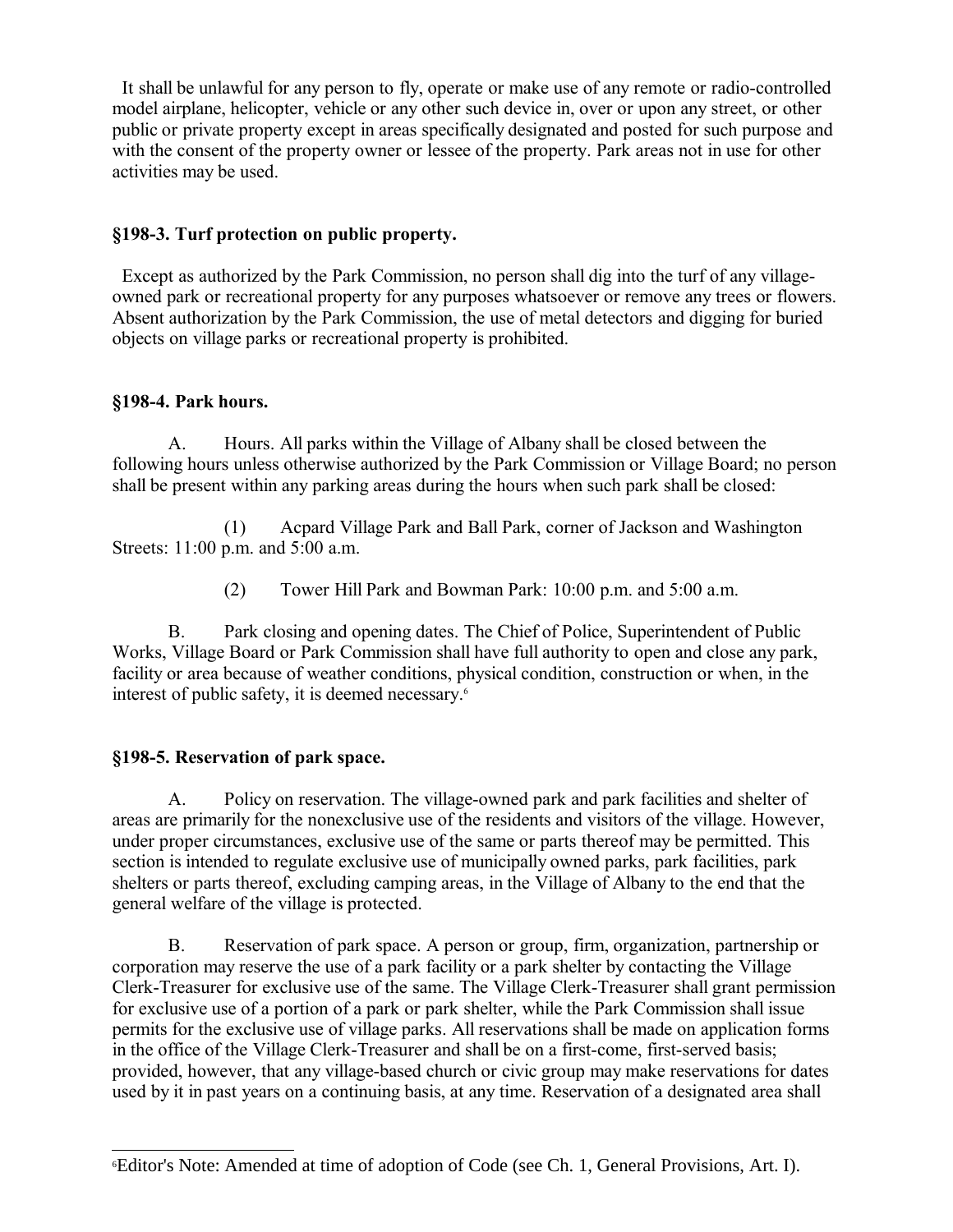give the party to whom reserved the right to use such area to the exclusion of others for and during the period of reservation. Areas not reserved shall be open to use by all.<sup>[7](#page-4-0)</sup>

C. Application. Applications shall be filed with the Park Commission at least 14 days prior to the date on which the exclusive use of the entire park is requested or at least three days prior to the date on which a park shelter or a portion of a park is to be used, and shall set forth the following information regarding the proposed exclusive use:

(1) The name, address and telephone number of the applicant.

(2) If the exclusive use is proposed for a group, firm, organization, partnership or corporation, the name, address and telephone number of the headquarters of the same and the responsible and authorized heads or partners of the same.

(3) The name, address and telephone number of the person who will be responsible for the use of said park, area or facility.

(4) The date when the exclusive use is requested and the hours of the proposed exclusive date.

(5) The anticipated number of persons to use said park, area or facility.

(6) Any additional information which the Park Commission or Clerk-Treasurer finds reasonably necessary to a fair determination as to whether a permit should be issued.

D. Action on application. The Park Commission shall act promptly on all applications for permits for exclusive park use (not shelter use) after consulting with the applicant, if necessary.

E. Reason for denial. Applicants under this section may be denied for any of the following reasons:

(1) If it is for a use which would involve a violation of federal or state law or any provision of this Code.

(2) If the granting of the permit would conflict with another permit already granted or for which application is already pending.

(3) If the application does not contain the information required by Subsection C above.

(4) The application is made less than the required days in advance of the scheduled exclusive use.

(5) If it is for a use of the park or park facility at a date and time when, in addition to the proposed use, anticipated nonexclusive use by others of the park or park facility is expected and would be seriously adversely affected.

(6) If the law enforcement requirements of the exclusive use will require so large a number of persons as to prevent adequate law enforcement to the park, park facility or shelter area involved or of the rest of the village.

<span id="page-4-0"></span><sup>7</sup>Editor's Note: Amended at time of adoption of Code (see Ch. 1, General Provisions, Art. I).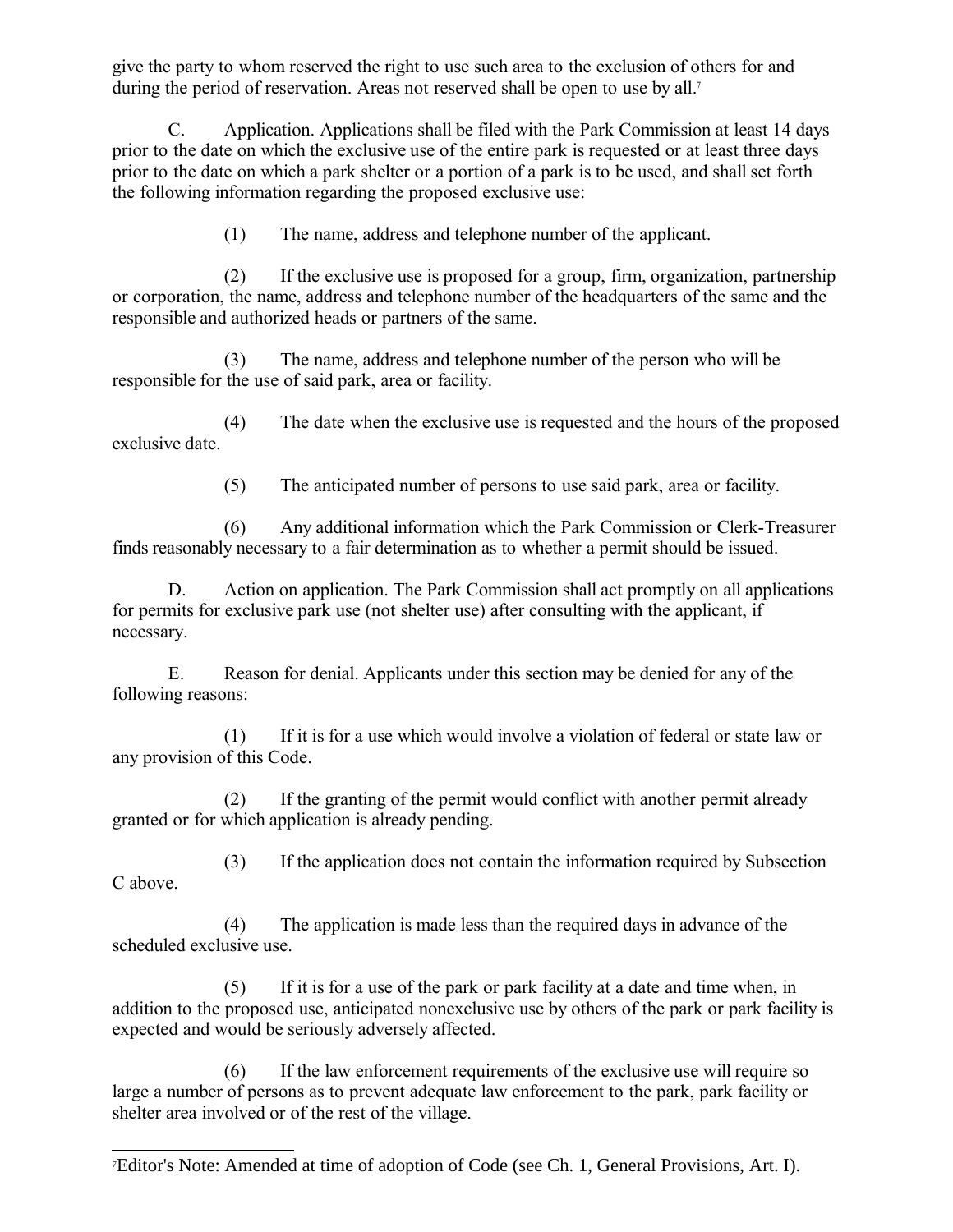(7) The exclusive use will reasonably create a substantial risk of injury to persons or damage to property.

(8) The exclusive use is so poorly organized that participants are likely to engage in aggressive or destructive activity.

F. Indemnification. Prior to granting any permit for exclusive use of the park, the village may require the permittee to file evidence of good and sufficient sureties, insurance in force or other evidence of adequate financial responsibility, running to the village and such other third parties as may be injured or damaged, in an amount depending upon the likelihood of injury or damage as a direct and proximate result of the exclusive use sufficient to indemnify the village and such third parties as may be injured or damaged thereby, caused by the permittee, its agents or participants.

G. Permit not required for village activity. A permit is not required for exclusive use of the park or park facility sponsored by the Village of Albany.

H. Permit revocation. The Village Board, Park Commission, Clerk-Treasurer or Chief of Police may revoke a permit already issued if it is deemed that such action is justified by an actual or potential emergency due to weather, fire, riot, other catastrophe or likelihood of a breach of the peace or by a major change in the conditions forming the basis of the issuance of the permit.

I. Form of permit. Each permit shall be in a form prescribed by the Village Board and shall designate the park, park facility or shelter area involved, date, hours of the exclusive use, purpose of the exclusive use and the name of the person, group, firm, organization, partnership or corporation to which the permit is issued.

J. Class B fermented malt beverage licenses. When fermented malt beverages are sold at any event authorized by this section, a valid Fermented Malt Beverage license shall be obtained and the provisions of  $\sim$ §130-11 and 70-1 shall be fully complied with. Said license must be held by the person who filed the original license and shall be presented to any law enforcement officer upon request.

K. Temporary Park Beer Permit. A temporary Park Beer Permit must be purchased if alcohol is to be consumed by legal age adults at any of the village parks. Such permit must be purchased at the Village Clerk's office at a cost of \$2.[8](#page-5-0)

L. Care of facilities. Persons reserving village facilities shall be completely responsible for cleaning up the facilities after the event to the satisfaction of village officials. All reserved areas shall be left in a clean condition, with refuse placed in containers provided for such purpose. Any organization or corporation reserving any area in a village park shall agree to assume full responsibility for all damage to village property by any invitee of said organization or corporation and shall make full payment therefore upon billing by the Village Clerk-Treasurer. Failure to do so shall deny future use of park facilities until such payment be made, in addition to any other remedy which the village may have.

# **§198-6. Dam, raceway and floodgates; offenses.**

<span id="page-5-0"></span><sup>8</sup> Editor's Note: Added at time of adoption of Code (see Ch. 1, General Provisions, Art. I).